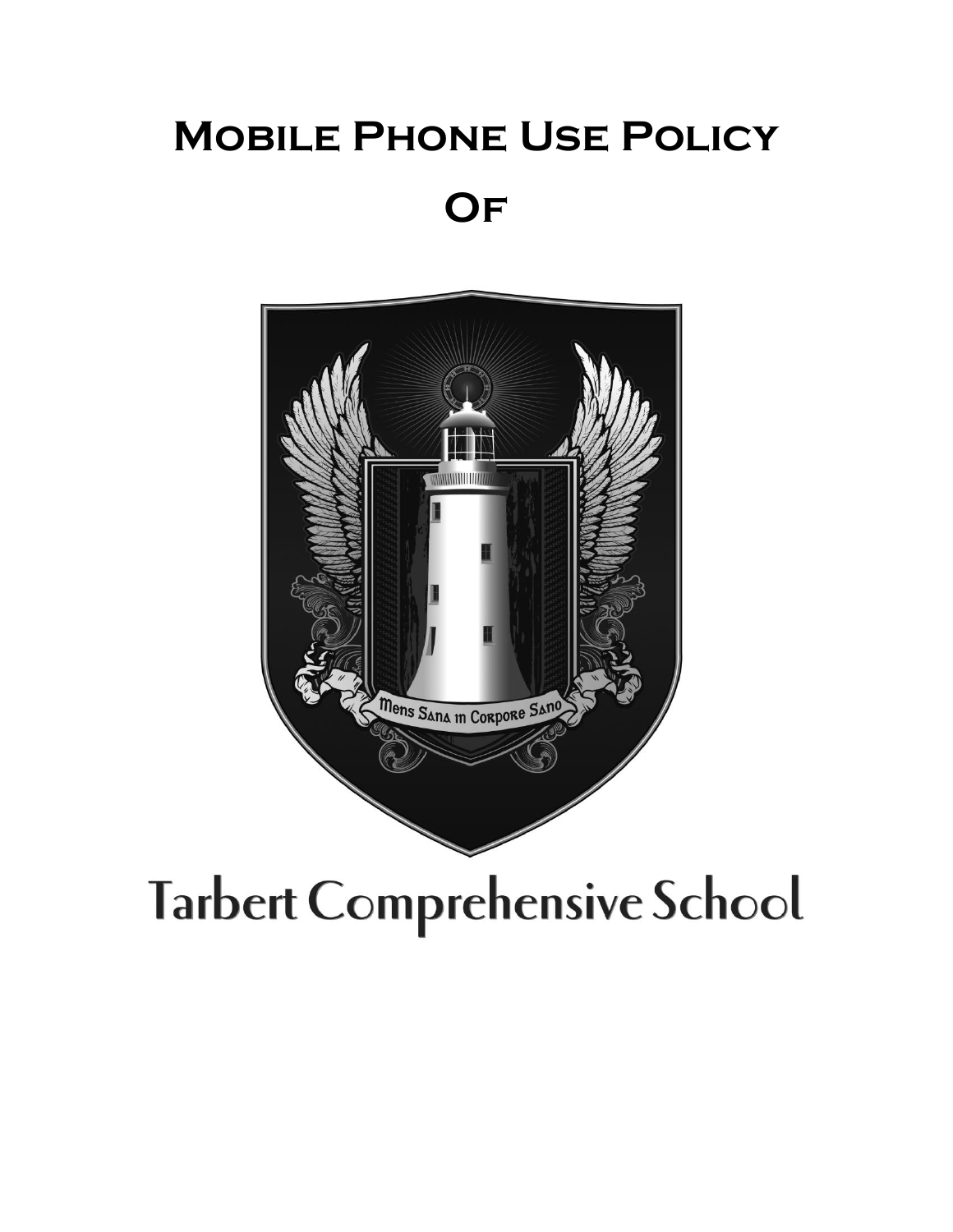Students are permitted to have mobile phones in their possession during the school day. However the phones must be turned OFF completely on entering the school grounds and remain off until the students leave the school grounds in the evening unless directed otherwise by a member of staff. The phones must be kept completely out of sight during the course of the day. The phone must also remain off at break times.

All contact with home must be undertaken through the main office. Likewise, parents are requested not to make direct contact with their son/daughter via mobile phone either by text, app message, phone call, email, face-time etc. All contact must be conducted through the school office only.

Mobile phones are not allowed in after-school study for any activity including as an audio/music/video playing device. If a student wishes to make a phone call home at 3:50 p.m. they may do so in the office area.

A breach of this Mobile Phone Policy will result in the confiscation of the phone. A teacher who confiscates a phone that is turned on should request the student to turn off the phone, write down the student's name and take the phone to the Deputy Principal's office. The student receives an automatic two day detention.

A confiscated phone will be returned to the student after one week (7 days including weekends). Alternatively, the phone may be collected by the student's Parent(s)/Guardian(s) at any time during the course of that week. However it is strongly recommended that the phone is not collected by a Parent/Guardian on the first evening of confiscation so as impress upon the student the importance of conforming to school rules.

A repeat breach of this Policy will result in a longer period of lunchtime detention and similar confiscation of the phone.

Students are permitted to use their mobile phones for class/project work/trips/outings if directed to do so by the supervising teacher (s). However the phone should be turned OFF again once the task (s) is/are completed. It is entirely the responsibility of the student to ensure that the phone is turned off and put away out of sight once the work is completed.

Tarbert Comprehensive School takes no responsibility for any phone that may be lost or stolen during the course of the year.

A student who uses a mobile phone to take pictures, screenshots or videos on school grounds and/or on school trips/outings for any purpose that may be deemed harmful or offensive e.g. mockery - intimidation - entertainment - physical and emotional attack/abuse - "mock" fighting etc. of another individual or individuals are subject to the school's Anti-Bullying as well as